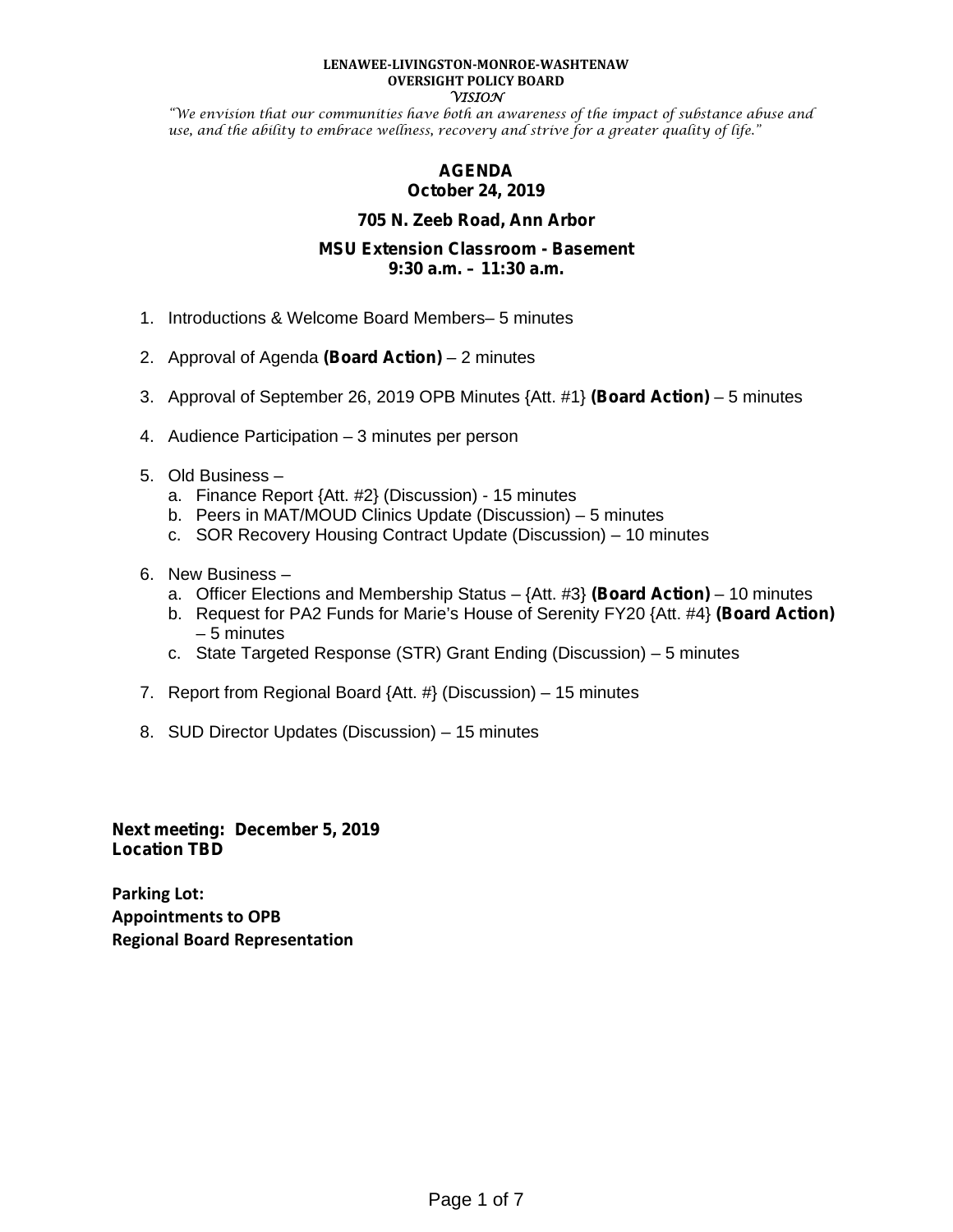# **LENAWEE-LIVINGSTON-MONROE-WASHTENAW OVERSIGHT POLICY BOARD September 26, 2019 meeting 705 N. Zeeb Road Ann Arbor, MI 48103**

| Members Present: | Kim Comerzan, William Green, Ricky Jefferson, Dianne McCormick, |
|------------------|-----------------------------------------------------------------|
|                  | David Oblak, Dave O'Dell, Ralph Tillotson, Tom Waldecker        |

- Members Absent: Mark Cochran, Charles Coleman, Amy Fullerton, John Lapham, Monique Uzelac
- Guests: Molly Smith (Director of Services at Avalon), Chelsea Brodfuehrer, Susan Longsworth
- Staff Present: Stephannie Weary, Suzanne Stolz, Nicole Adelman, Michelle Sucharski, Dana Darrow
- D. Oblak called the meeting to order at 9:33 a.m.
- 1. Introductions
- 2. Approval of the agenda

## **Motion by K. Comerzan, supported by D. McCormick, to approve the agenda Motion carried**

3. Approval of the August 22, 2019 Oversight Policy Board minutes

#### **Motion by W. Green, supported by D. O'Dell, to approve the August 22, 2019 Oversight Policy Board minutes Motion carried**

- 4. Audience Participation
	- None
- 5. Old Business
	- a. Finance Report
		- D. Darrow presented. Discussion followed.<br>
		5. Stolz submitted her resignation. effective
			- S. Stolz submitted her resignation, effective 10/7/2019.

# 6. New Business

- a. Presentation by Avalon Housing
	- Molly Smith provided an overview of Avalon Housing's services
	- N. Adelman noted that Avalon has been a great partner over the years in providing services for the community.
- b. Parenting Awareness Michigan Mini-Grant
	- N. Adelman reported on the PAM Mini-Grant that she recently approved. The grant funds will go toward the sponsorship for the PAM Conference.
- c. FY20 Approved Contracts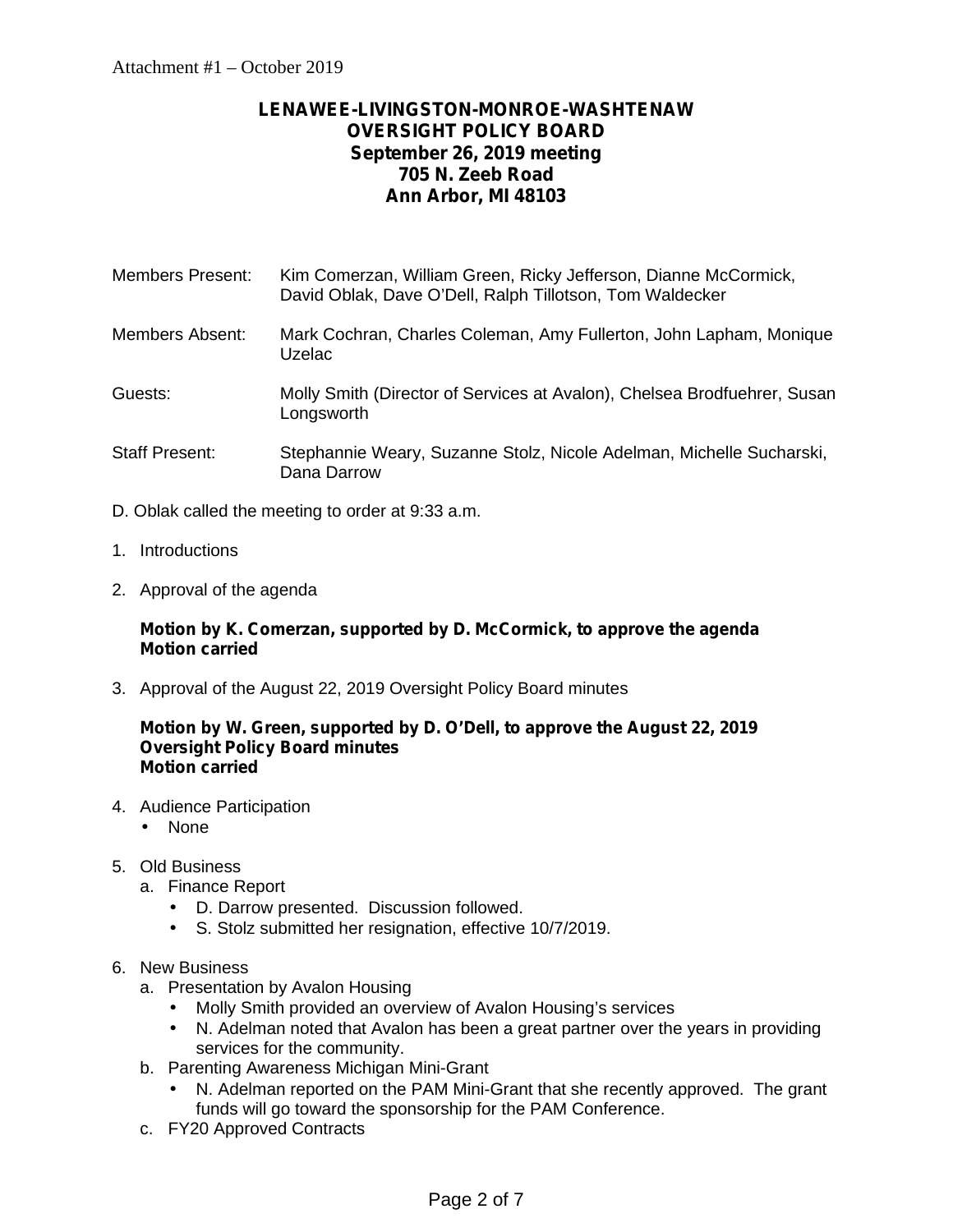- The Regional Board approved the contracts that were submitted for approval by OPB last month.
- d. Revised Contract for Catholic Charities of Southeast Michigan
	- Catholic Charities of Southeast Michigan has asked to have their contract expanded by approximately \$82,000. The Regional Board approved it as Block Grant funds, as it was thought that PA2 dollars weren't needed.
	- D. Darrow reviewed the administrative portion of the request dollars and determined that \$29,709 must come from PA2 dollars because block grant funds don't cover administrative costs.

#### **Motion by T. Waldecker, supported by K. Comerzan, to approve the use of \$29,709 of PA2 dollars to cover the administrative costs of the above contract expansion Motion carried**

e. Request for PA2 Funds for Touchstone Recovery

**Motion by K. Comerzan, supported by W. Green, to expand the current FY19 contract for Touchstone Recovery to cover additional costs of OUD Recovery Housing not to exceed \$8,451 using PA2 funds Motion carried**

f. Request for PA2 Funds for Peer Services at MAT Clinics

#### **Motion by T. Waldecker, supported by D. McCormick, to approve the funding opportunity for peer services at contracted Methadone provider agencies Motion carried**

- 7. Report from Regional Board
	- R. Tillotson noted that at last night's special board meeting the Regional Board selected the new CEO, James Colaianne.
- 8. SUD Director Updates
	- Alyssa Tumolo is the new Grants Coordinator.
	- There was a 2-day train-the-trainer for gambling disorder training called Stacked Deck. 30 people from across the state were trained.
	- The WHI Opioid Summit is Tuesday, October 1, from 9:00-3:30.
	- The lease for the new office space for CMHPSM was approved last night. The address is 3005 Boardwalk, Ann Arbor, MI.
	- OPB will combine its November and December meetings to Thursday, December 5. The meeting should be held at the new office location.
- 9. Adjournment

## **Motion by T. Waldecker, supported by R. Tillotson, to adjourn the meeting Motion carried**

Meeting adjourned at 11:10 a.m.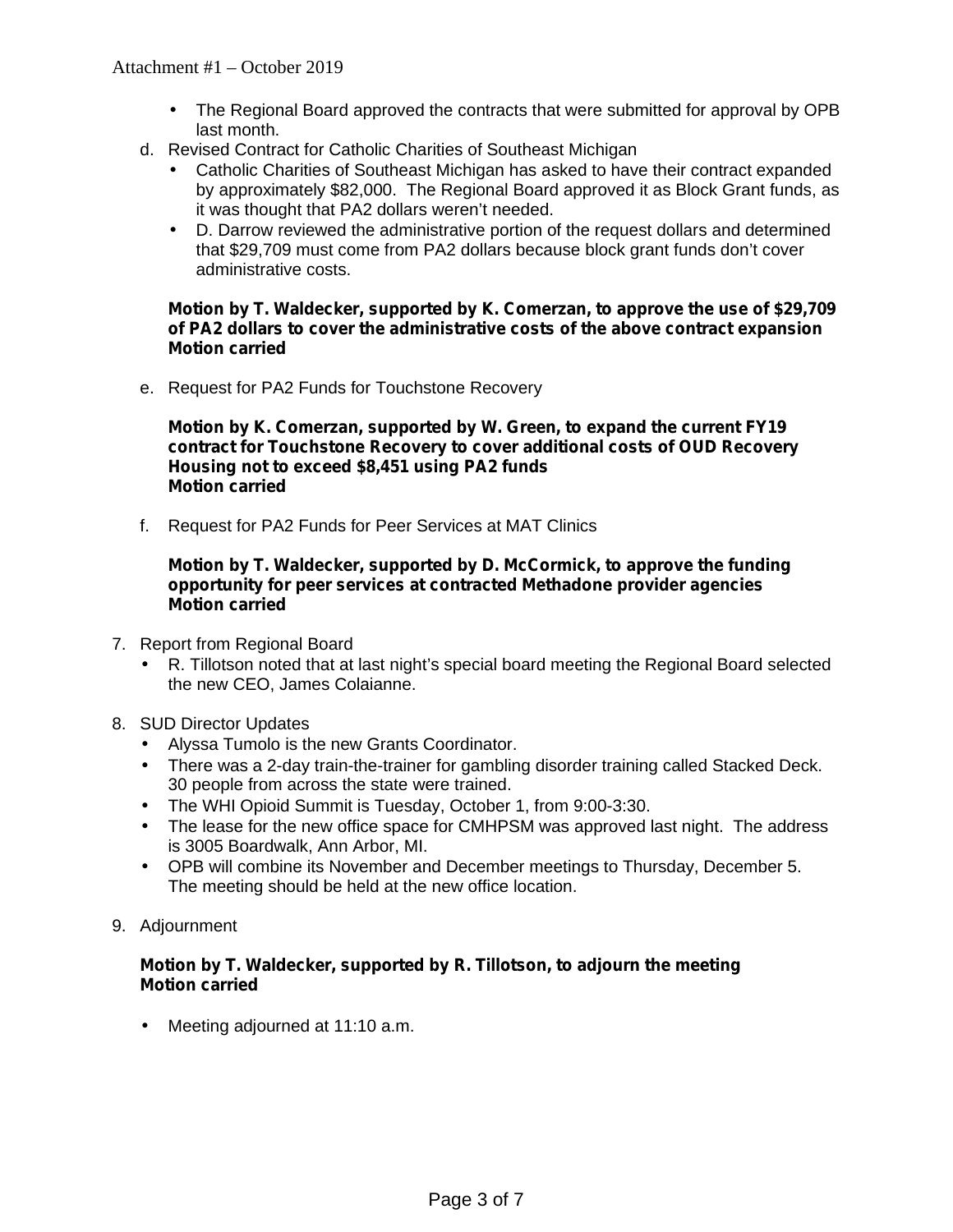#### Community Mental Health Partnership Of Southeast Michigan SUD SUMMARY OF REVENUE AND EXPENSE BY FUND August 2019 FY19

| Summary Of Revenue & Expense      |               |     |                         |      |                   |                       |               |                      |              |    |                      |
|-----------------------------------|---------------|-----|-------------------------|------|-------------------|-----------------------|---------------|----------------------|--------------|----|----------------------|
|                                   |               |     |                         |      |                   | <b>Funding Source</b> |               |                      |              |    | <b>Total Funding</b> |
|                                   | Medicaid      |     | <b>Healthy Michigan</b> |      | SUD - Block Grant | SUD - SOR             | SUD - STR     | <b>Gambling Prev</b> | SUD-COBO/PA2 |    | Sources              |
| Revenues                          |               |     |                         |      |                   |                       |               |                      |              |    |                      |
| <b>Funding From MDCH</b>          | 2,201,799     |     | 3,997,607               |      | 6,232,940         | 411,577               | 577,188       | 80,625               |              |    | 13,501,736           |
| PA2/COBO Tax Funding Current Year |               |     |                         |      |                   |                       |               |                      | 1,705,054    |    | 1,705,054            |
| PA2/COBO Reserve Utilization      |               |     |                         |      |                   |                       |               |                      | 1,434,063    |    | 1,434,063            |
| Other                             |               |     |                         |      |                   |                       |               |                      |              |    | 1,020,491            |
| <b>Total Revenues</b>             | 2,201,799     | \$  | 3,997,607               | \$   | 6,232,940         | \$<br>411,577         | \$<br>577,188 | \$<br>80,625         | 3,139,117    | \$ | 17,661,344           |
| <b>Expenses</b>                   |               |     |                         |      |                   |                       |               |                      |              |    |                      |
| Funding for County SUD Programs   |               |     |                         |      |                   |                       |               |                      |              |    |                      |
| <b>CMHPSM</b>                     |               |     |                         |      |                   | 411,577               | 547,617       | 76,494               |              |    | 1,035,688            |
| Lenawee                           | 393,981       |     | 870,035                 |      | 473,610           |                       |               |                      | 248,134      |    | 1,985,761            |
| Livingston                        | 254,600       |     | 636,499                 |      | 690,217           |                       |               |                      | 407,001      |    | 1,988,316            |
| Monroe                            | 316,447       |     | 580,385                 |      | 840,410           |                       |               |                      | 275,258      |    | 2,012,500            |
| Washtenaw                         | 824,671       |     | 3,450,381               |      | 1,652,132         |                       |               |                      | 1,095,551    |    | 7,022,734            |
| <b>Total SUD Expenses</b>         | 1,789,699     | \$  | 5,537,300               | \$   | 3,656,369         | \$<br>411,577         | \$<br>547,617 | \$<br>76,494         | 2,025,944    | \$ | 14,045,000           |
| Administrative Cost Allocation    | 91,010        |     | 281,688                 |      | 230,740           |                       | 29,571        |                      |              | \$ | 637,140              |
|                                   |               |     |                         |      |                   |                       |               | 4,131                |              |    |                      |
| Total Expenses                    | 1,880,709     | -96 | 5,818,988               | - \$ | 3,887,109         | \$<br>411,577         | 577,188       | \$<br>80,625         | 2,025,944    | Ŝ. | 14,682,140           |
|                                   |               |     |                         |      |                   |                       |               |                      |              |    |                      |
| Revenues Over/(Under) Expenses    | \$<br>321,091 | \$  | (1,821,381)             | \$   | 2,345,831         | \$                    | \$            | \$                   | 1,113,173    | \$ | 2,979,204            |

| Current fiscal year utilization of PA2 | Revenues  | Expenditures |   | Revenues<br>Over/(Under)<br>Expenses |
|----------------------------------------|-----------|--------------|---|--------------------------------------|
| PA2 by County                          |           |              |   |                                      |
| Lenawee                                | 251,637   | 248.134      |   | 3,502                                |
| Livingston                             | 757,886   | 407.001      |   | 350,885                              |
| Monroe                                 | 554,689   | 275.258      |   | 279,431                              |
| Washtenaw                              | 1,574,905 | 1,095,551    |   | 479,354                              |
| Totals                                 | 3,139,117 | 2.025.944    | S | 1,113,173                            |

|                 | FY 19 Beainning | FY19 Projected | <b>FY20 Projected</b> | FY20 Projected        |
|-----------------|-----------------|----------------|-----------------------|-----------------------|
| Unallocated PA2 | Balance         | Utilization    | Utilization           | <b>Ending Balance</b> |
| Lenawee         | 924.325         | (222, 723)     | (222, 723)            | 478.878               |
| Livingston      | 3,039,734       | (613, 133)     | (613, 133)            | 1,813,468             |
| Monroe          | 522,226         | (164, 037)     | (164, 037)            | 194,152               |
| Washtenaw       | 2,730,440       | (598, 506)     | (598, 506)            | 1,533,429             |
| Total           | 7.216.725       | (1,598,399)    | (1,598,399)           | 4,019,927             |
|                 |                 |                |                       |                       |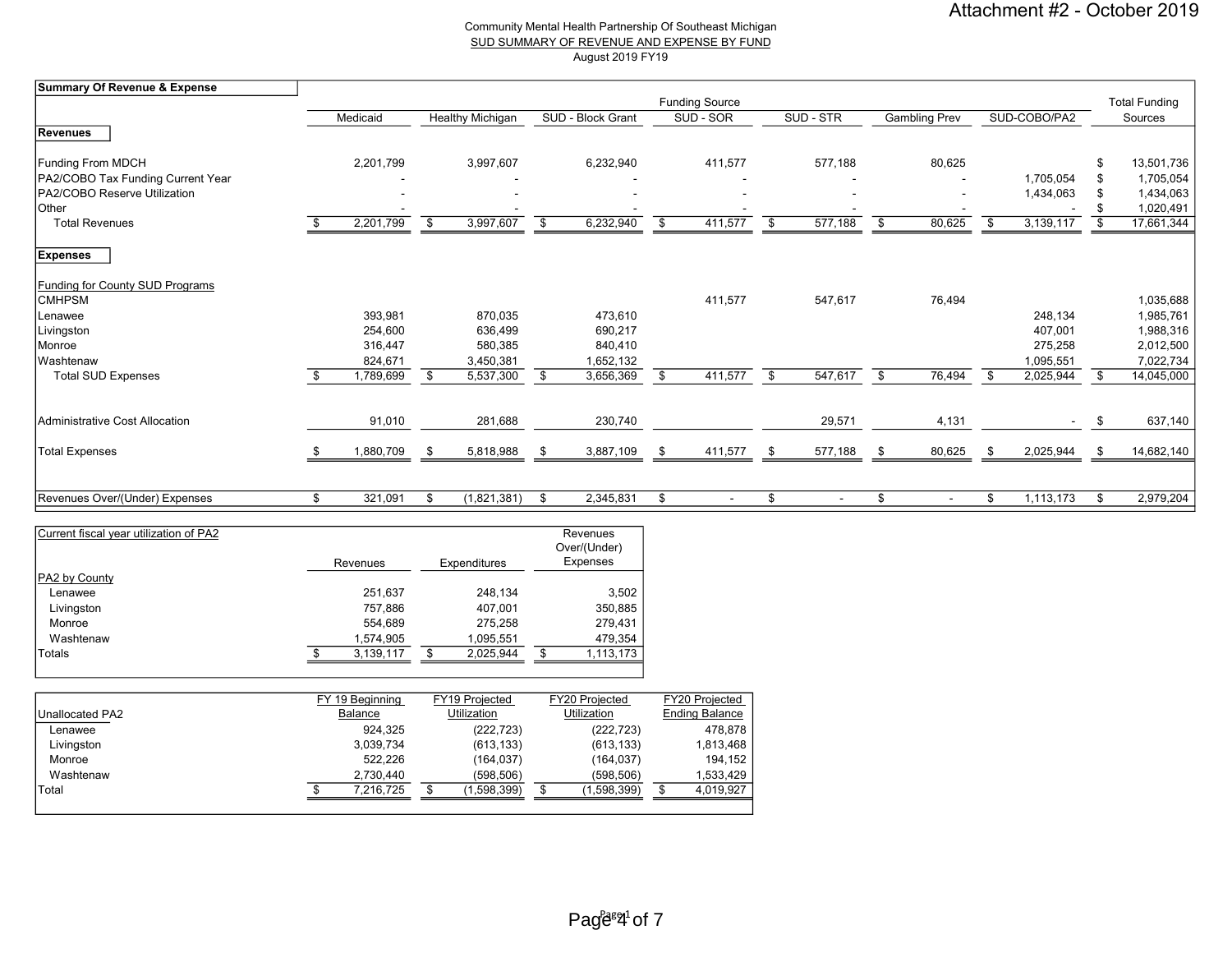# **LIVINGSTON – LENAWEE –MONROE – WASHTENAW OVERSIGHT POLICY BOARD FY2020 MEMBERSHIP ROSTER**

| <b>NAME</b>                       | <b>EMAIL</b>             | <b>ADDRESS</b>                                                                                                                    | <b>COUNTY</b> | <b>APPOINTED</b><br><b>By</b> | <b>TERM EXPIRES</b>   |
|-----------------------------------|--------------------------|-----------------------------------------------------------------------------------------------------------------------------------|---------------|-------------------------------|-----------------------|
|                                   |                          |                                                                                                                                   |               |                               |                       |
| <b>William Green</b>              | WGreen@livgov.com        | 304 E Grand River Ave<br>Suite 201<br>Howell, MI 48843                                                                            | Livingston    | County<br>Commission          | September 30,<br>2021 |
| <b>Dianne</b><br><b>McCormick</b> | DMcCormick@livgov.com    | 2300 E Grand River Ave<br>Suite 102<br>Howell, MI 48843                                                                           | Livingston    | County<br>Commission          | September 30,<br>2022 |
| <b>Vacant</b>                     |                          |                                                                                                                                   | Livingston    | <b>CMH Board</b>              |                       |
| <b>Vacant</b>                     |                          |                                                                                                                                   | Livingston    | <b>CMH Board</b>              |                       |
|                                   |                          |                                                                                                                                   |               |                               |                       |
| <b>Charles</b><br><b>Coleman</b>  | ccoleman@dawnfarm.org    | 502 W. Huron<br>Ann Arbor, MI 48104<br>734-604-4237 (c)<br>734-669-8265 (w)                                                       | Washtenaw     | <b>CMH Board</b>              | September 30,<br>2022 |
| <b>David Oblak</b><br>Chair       | DMOblak@a2gov.org        | 15 <sup>th</sup> District Court Probation<br>101 E Huron Street<br>P.O. Box 8650<br>Ann Arbor, MI 48107-8650<br>734.994.2754      | Washtenaw     | <b>CMH Board</b>              | September 30,<br>2021 |
| <b>Ricky Jefferson</b>            | jeffersonr@washtenaw.org | <b>Ricky Jefferson</b><br>$(734)$ 369-0976<br>District 6 Commissioner<br><b>Washtenaw County</b><br><b>Board of Commissioners</b> | Washtenaw     | County<br>Commission          | September 30,<br>2021 |
| <b>Monique Uzelac</b>             | muzelac@gmail.com        | 1506 Kuehnle Street Ann Arbor,<br>MI 48103<br>734-645-4553                                                                        | Washtenaw     | County<br>Commission          | September 30,<br>2022 |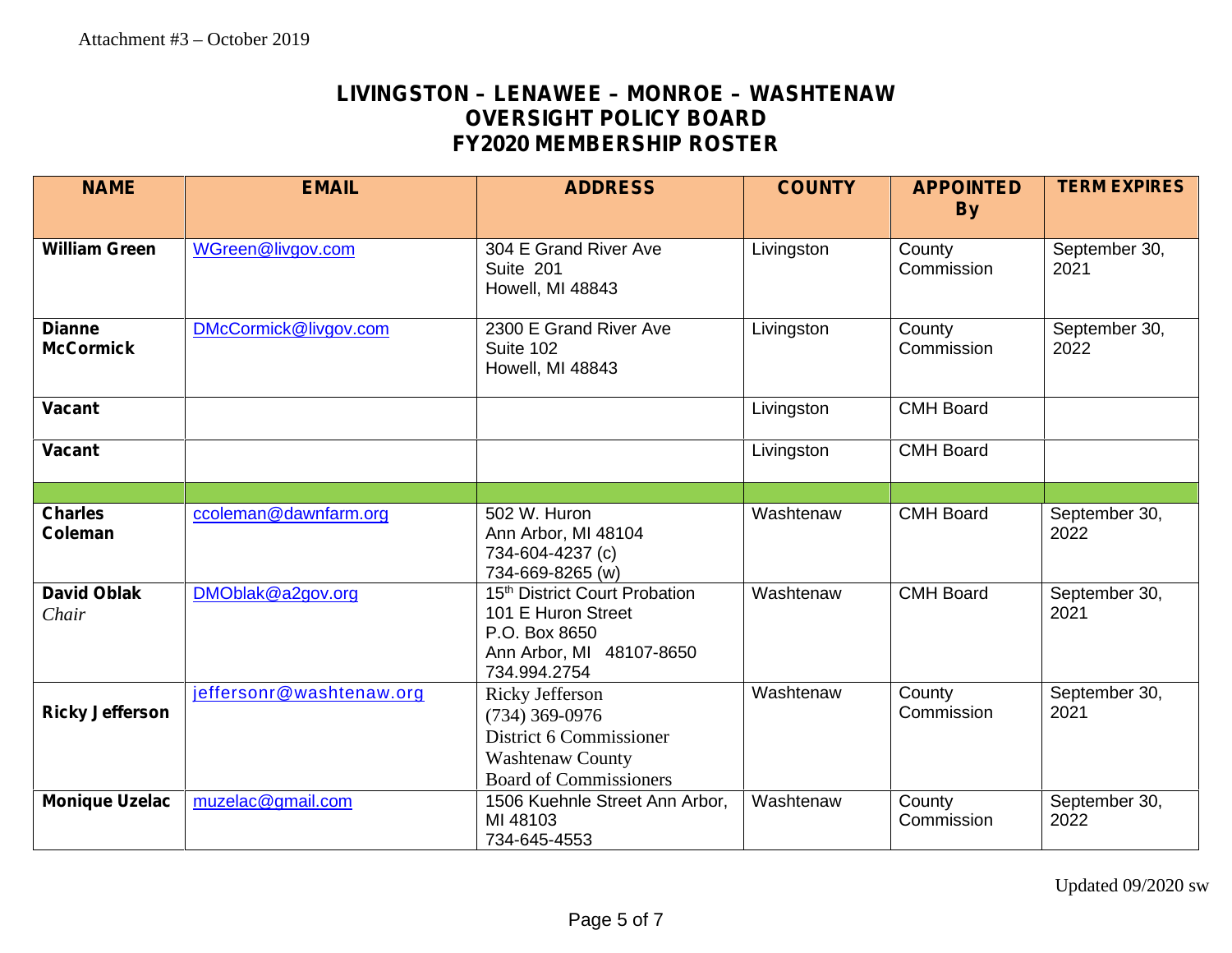| <b>NAME</b>                        | <b>EMAIL</b>                     | <b>ADDRESS</b>                                                                          | <b>COUNTY</b> | <b>APPOINTED</b><br><b>By</b> | <b>TERM EXPIRES</b>   |
|------------------------------------|----------------------------------|-----------------------------------------------------------------------------------------|---------------|-------------------------------|-----------------------|
| <b>Ralph Tillotson</b>             | c/o rebecca.borton@lenawee.mi.us | 1899 Moore Road<br>Adrian, MI 49221<br>517-263-1804 (h)<br>517-403-5494 (c)             | Lenawee       | County<br>Commission          | September 30,<br>2020 |
| John Lapham                        | comm.lapham@lenawee.mi.us        |                                                                                         | Lenawee       | County<br>Commission          | September 30,<br>2022 |
| <b>Amy Fullerton</b><br>Vice-Chair | FullertonA1@michigan.gov         | 517.260.1879                                                                            | Lenawee       | <b>CMH Board</b>              | September 30,<br>2020 |
| <b>Vacant</b>                      |                                  |                                                                                         | Lenawee       | <b>CMH Board</b>              |                       |
| <b>Kim Comerzan</b>                | kim_comerzan@monroemi.org        | 2353 S. Custer Road<br>Monroe, MI 48161-0089                                            | Monroe        | County<br>Commission          | September 30,<br>2021 |
|                                    |                                  | Phone: 734.240.7804/W<br>734.915.1297/C<br>FAX: 734.240.7816                            |               |                               |                       |
| <b>Tom Waldecker</b>               | tomwal@umich.edu                 | 9165 Exeter Road<br>Carleton, MI 48117<br>Phone: 734.936.8660/W<br>FAX:<br>734.936.8893 | Monroe        | County<br>Commission          | September 30,<br>2020 |
| <b>Mark Cochran</b><br>Secretary   | cochran.mark5@gmail.com          | 1221 Lavender Street<br>Monroe, MI 48162<br>Phone: (734) 265-6116                       | Monroe        | <b>CMH Board</b>              | September 30,<br>2021 |
| Dave O'Dell                        | ddodell1@att.net                 | 321 W 4 <sup>th</sup> St. #3,<br>Monroe, MI 48161<br>(734) 344-0240                     | Monroe        | <b>CMH Board</b>              | September 30,<br>2022 |